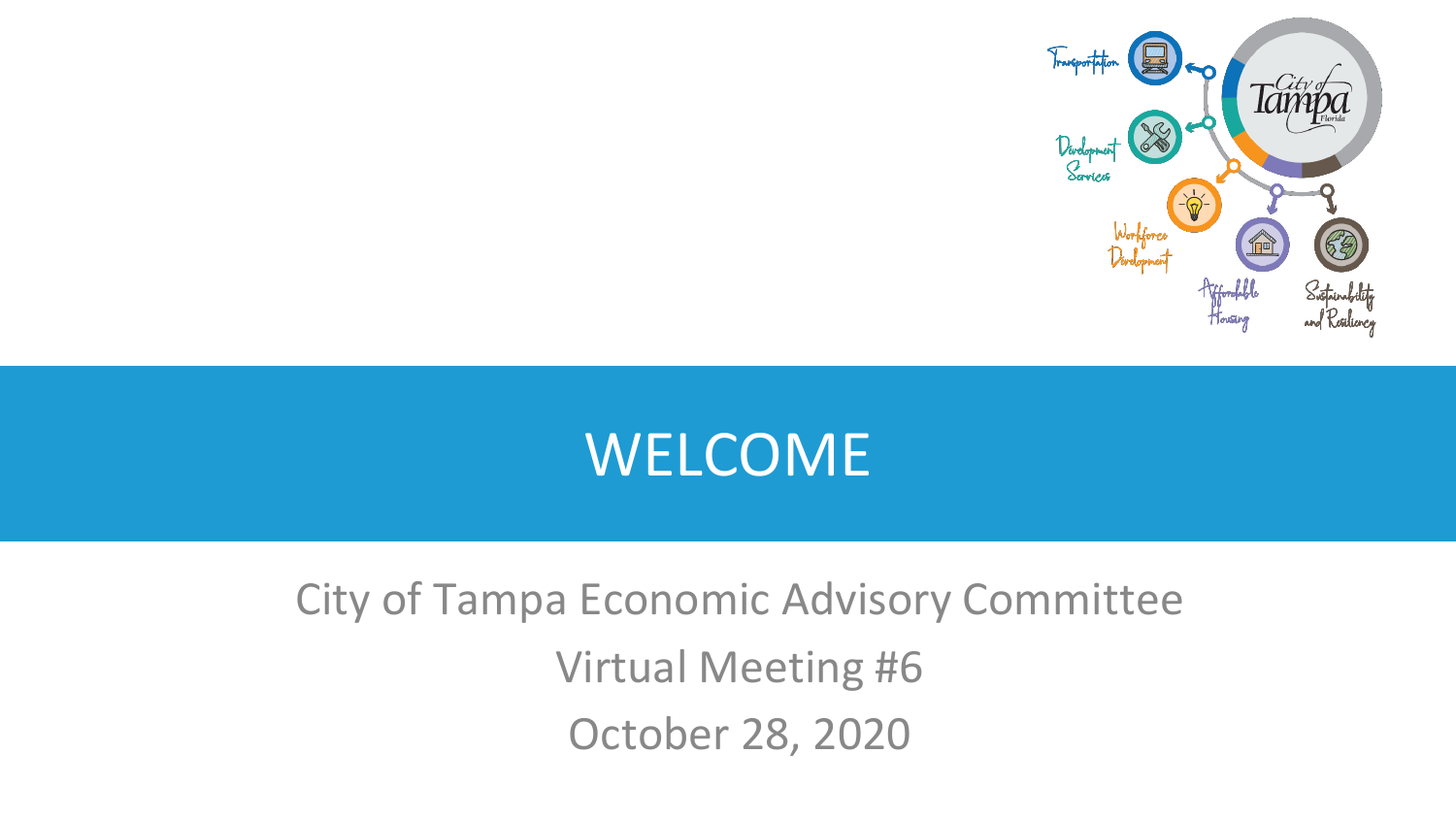## Agenda – Meeting #6 (October 28)

| 5 minutes  |
|------------|
| 60 minutes |
| 20 minutes |
| 20 minutes |
| 10 minutes |
| 5 minutes  |
|            |

**Adjourn**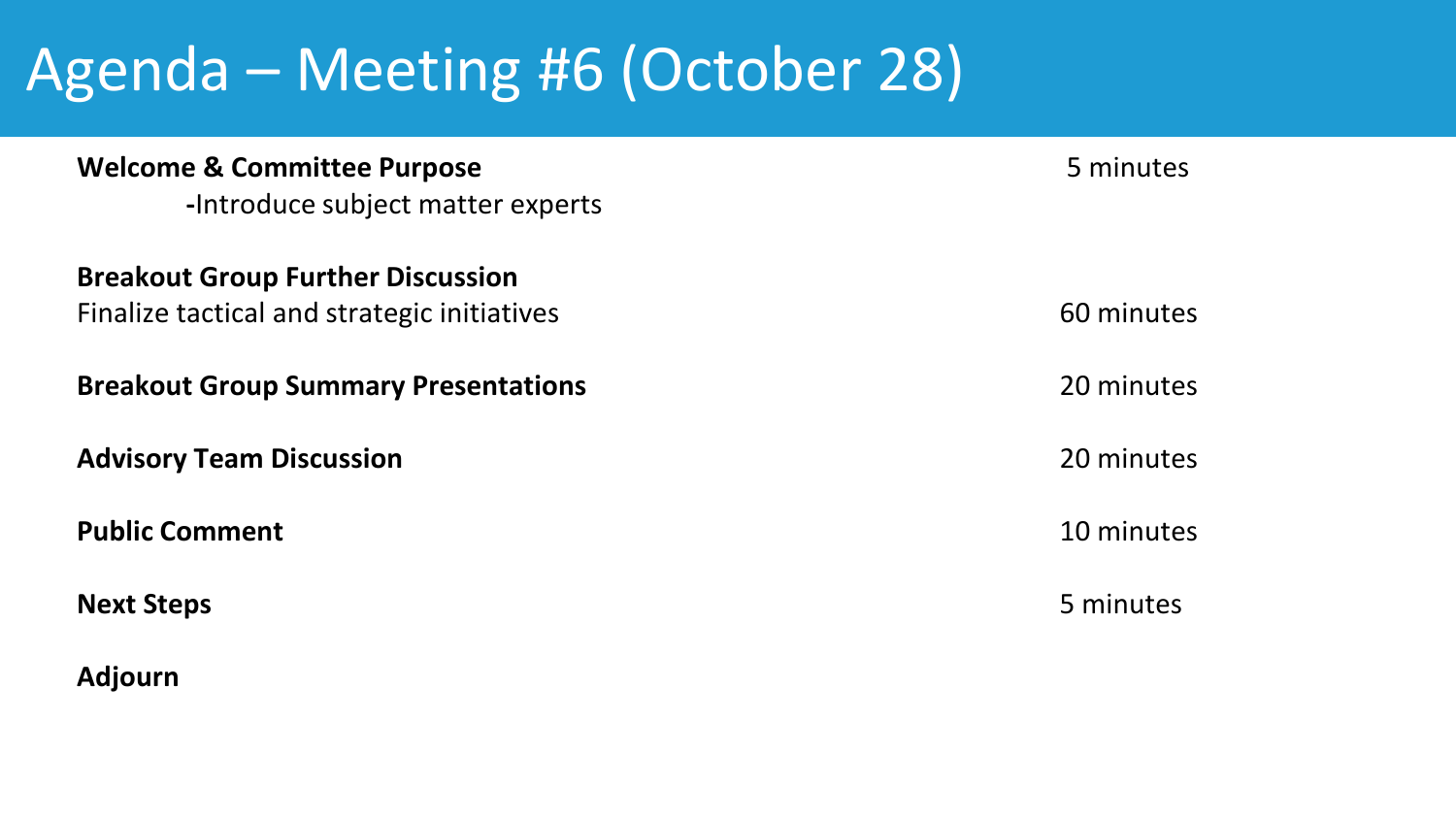## **Committee Purpose and Timeline**

A. Identify 'best practice' social and economic metrics

Meetings 1 & 2 (August – Sept)

### B. Recommend key metrics relevant to City of Tampa needs

Meetings 3- 4 (September)

C. Recommend tactical and strategic initiatives to improve selected metrics

Meetings 4 - 6 (September – October)

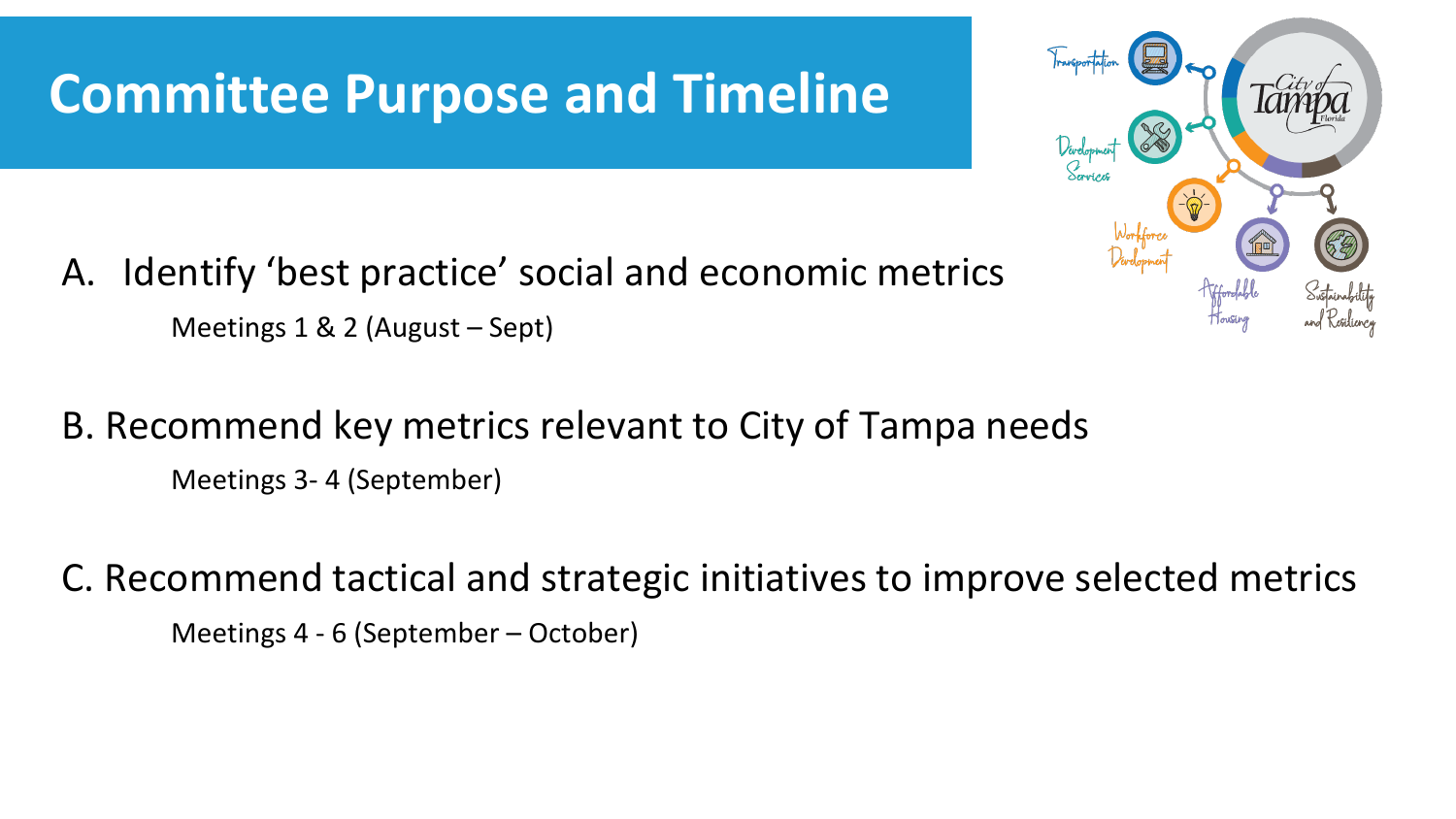# **Groups 1-4 Focus Categories and Metrics**

### **1. Inclusive Economic Growth**

- a. Per Capita Income
- b. Unemployment Rate

### **2. Reducing Poverty**

- a. Poverty rate
- b. Transportation to Work
- c. Digital Access

### **3. Racial Equity**

- a. Racial Poverty rate gap
- b. Racial Labor Force Participation Gap

### **4. Education Opportunity**

- a. 4th/8th Grade Math Florida Standards Assessment (FSA)
- b. High School Graduation Rate
- c. Educational Attainment (Bachelor's degree and above)

**\* See one-pager hand-out for detailed description of each metric**

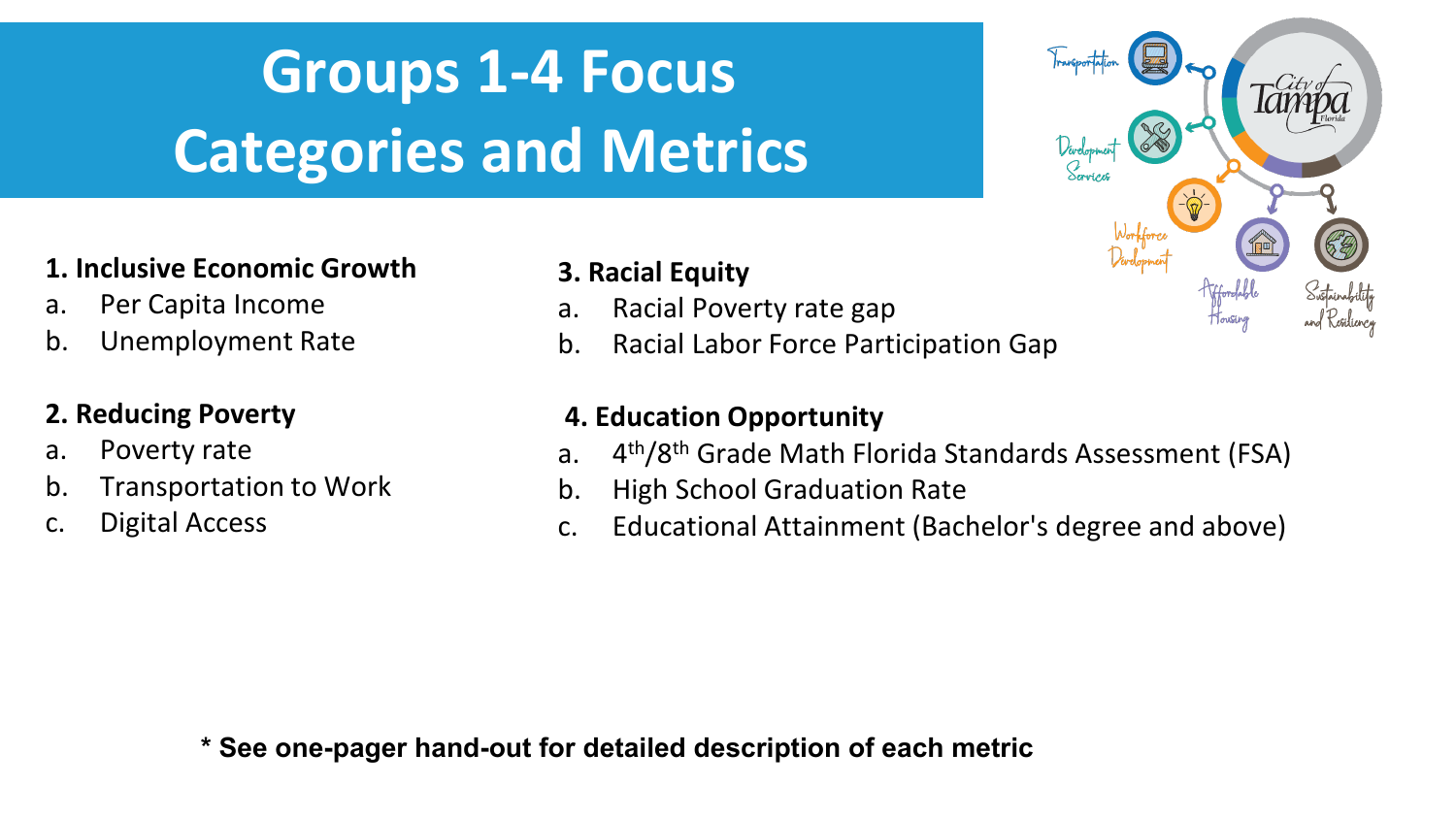## **Meeting 4 Breakout Group Participants**

### **1. Inclusive Economic Growth**

Ocea Wynn-Facilitator

- a. Ron Christaldi
- b. Sheila Solomon Rudd
- c. Bob Rohrlack
- d. Juawana Colbert
- e. Sonya Little
- f. Cory Person
- g. Craig Richard

### **2. Reducing Poverty**

Marley Wilkes - Facilitator

- a. Michelle Patty
- b. Lakshmi Shenoy
- c. Francisco Sanchez
- d. Brandon Wagner
- e. Andy Joe Scaglione
- f. Rick Hohmans

#### **3. Gender and Racial Equity**

Carole Post- Facilitator

- a. Randy Randolph
- b. Yvette Lewis
- c. Mercedes Young
- d. John Flanagan
- e. Terrie Daniel
- f. Henry Gonzalez

#### **4. Education Opportunity**

Michael Bloom - Facilitator

- a. Missy Martin
- b. Sandra Guggino
- c. Ernest Coney, Jr.
- d. Andrew Wright
- e. Jeremy Bunkley
- f. Bobby Harris

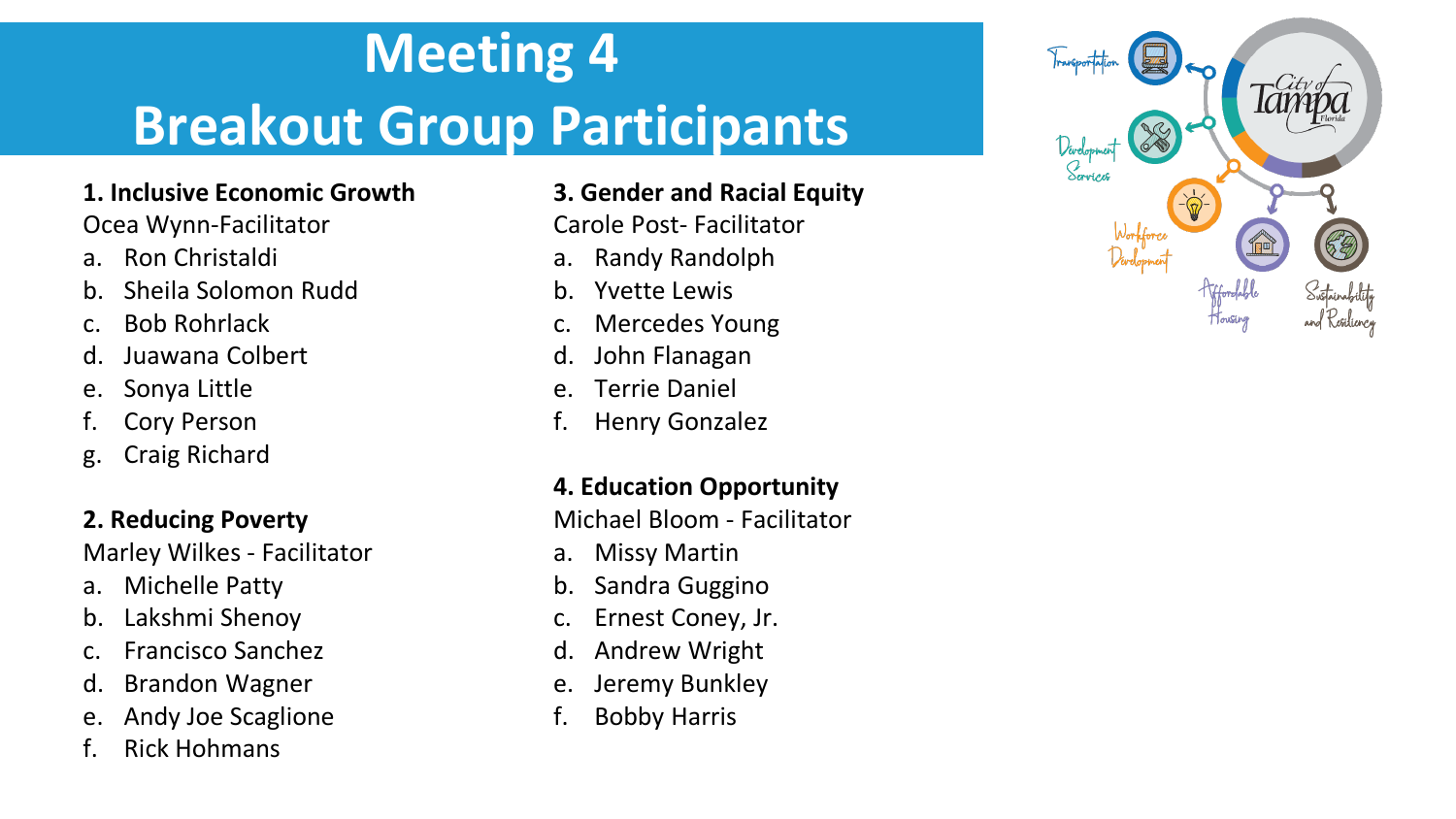

### **Breakout Groups: Confirm Focus Measures and Discuss Tactical Approaches**

**Trouble Shooting: Ebone Clifton or Eric Hayden via chat box**

**Breakout groups 60-minute session** 

**End Time:**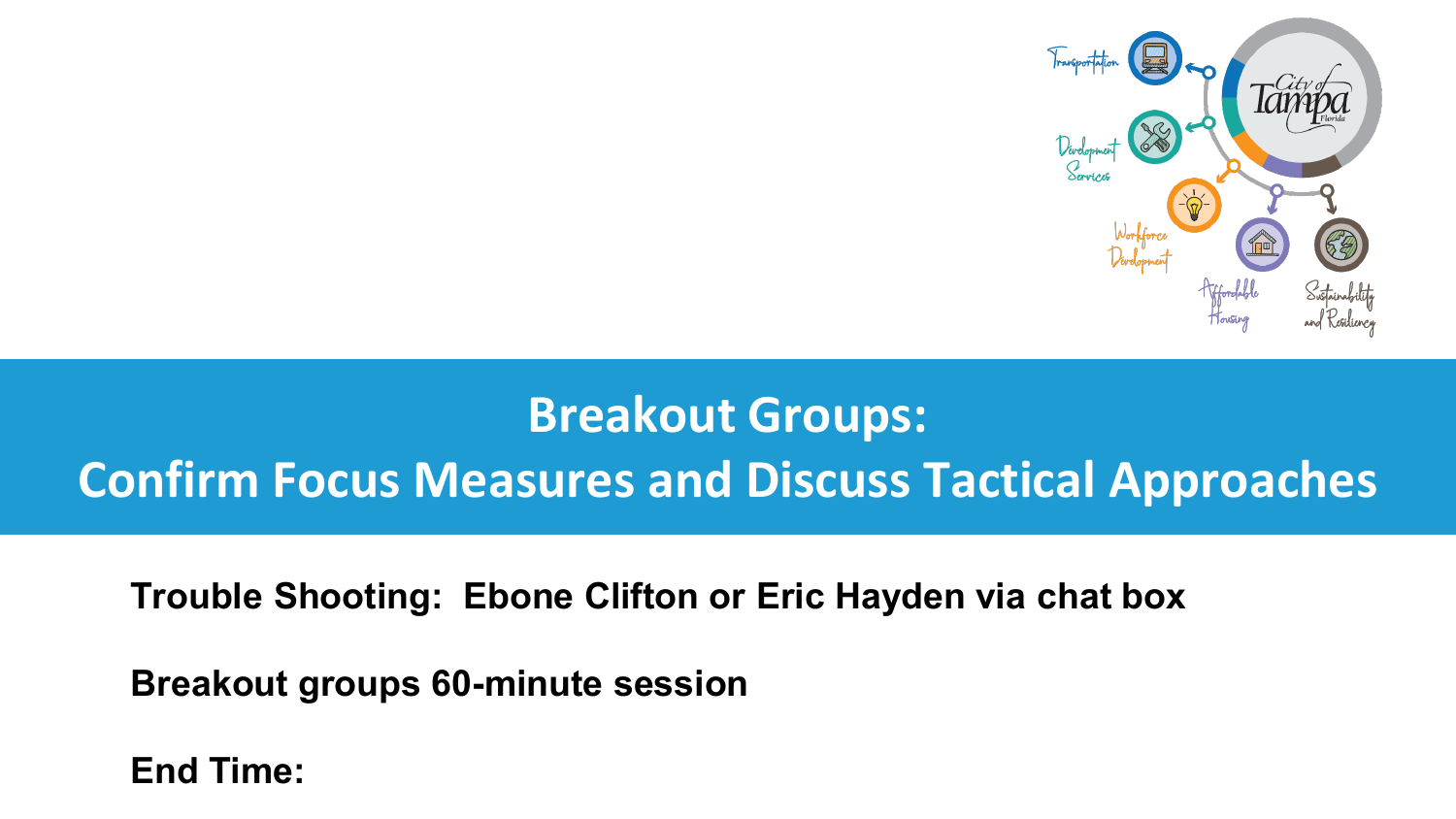### **1. Inclusive Economic Growth**

A. *Per Capita Income*: This measures the mean income for every person (man, woman, and child) living in a city. It is derived by dividing the total income generated in a city in the past 12 months by the total population of the city.

B. *Unemployment Rate*: The percentage of the labor force that is without employment. An Individual is considered unemployed if he/she is willing and able to work but unable to find employment.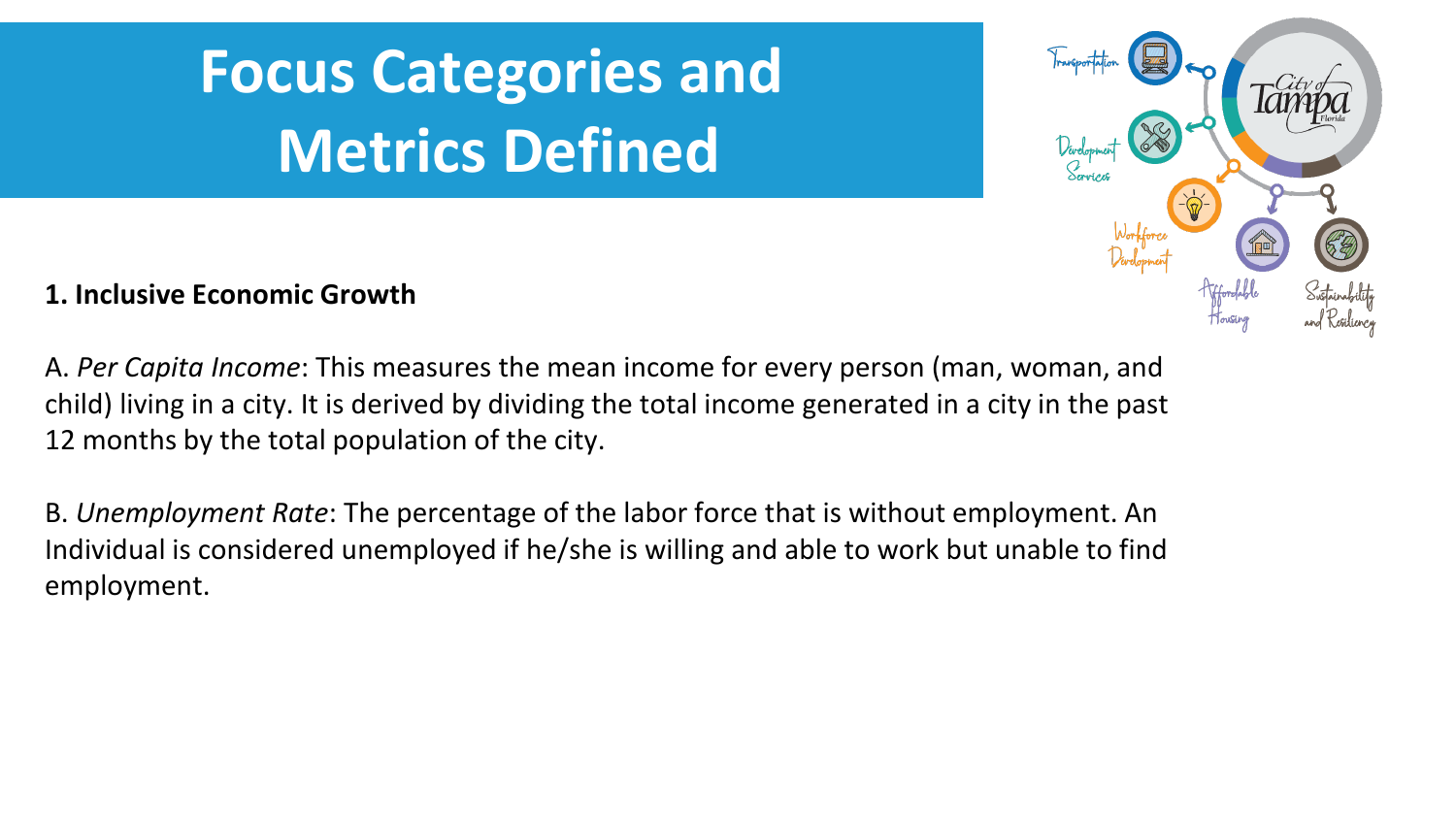### **2. Reducing Poverty**

A. *Poverty rate*: The percentage of population that is living below the federal poverty line defined by the US Census Bureau (Income thresholds vary by family size). For Tampa, the Poverty level thresholds in 2019 are: 1-person Household: \$13,011; 2-person Household: \$16,521; 3-person Household: \$20,335; and 4-person Household: \$26,172.

B. *Transportation to Work*: The share of workers 16 years and older that rely on public transit or walking to commute to work. This data is from US Census Bureau, American Community Survey. This metric measures the proportion of workers who either walk or use public transit (does not include workers who use bike or scooter) to commute for work and reflects public transit availability which is an important driver affecting poverty reduction.

C. *Digital Access*: The share of households with a computer and a dedicated physical broadband with internet subscription such as fiber optic or DSL.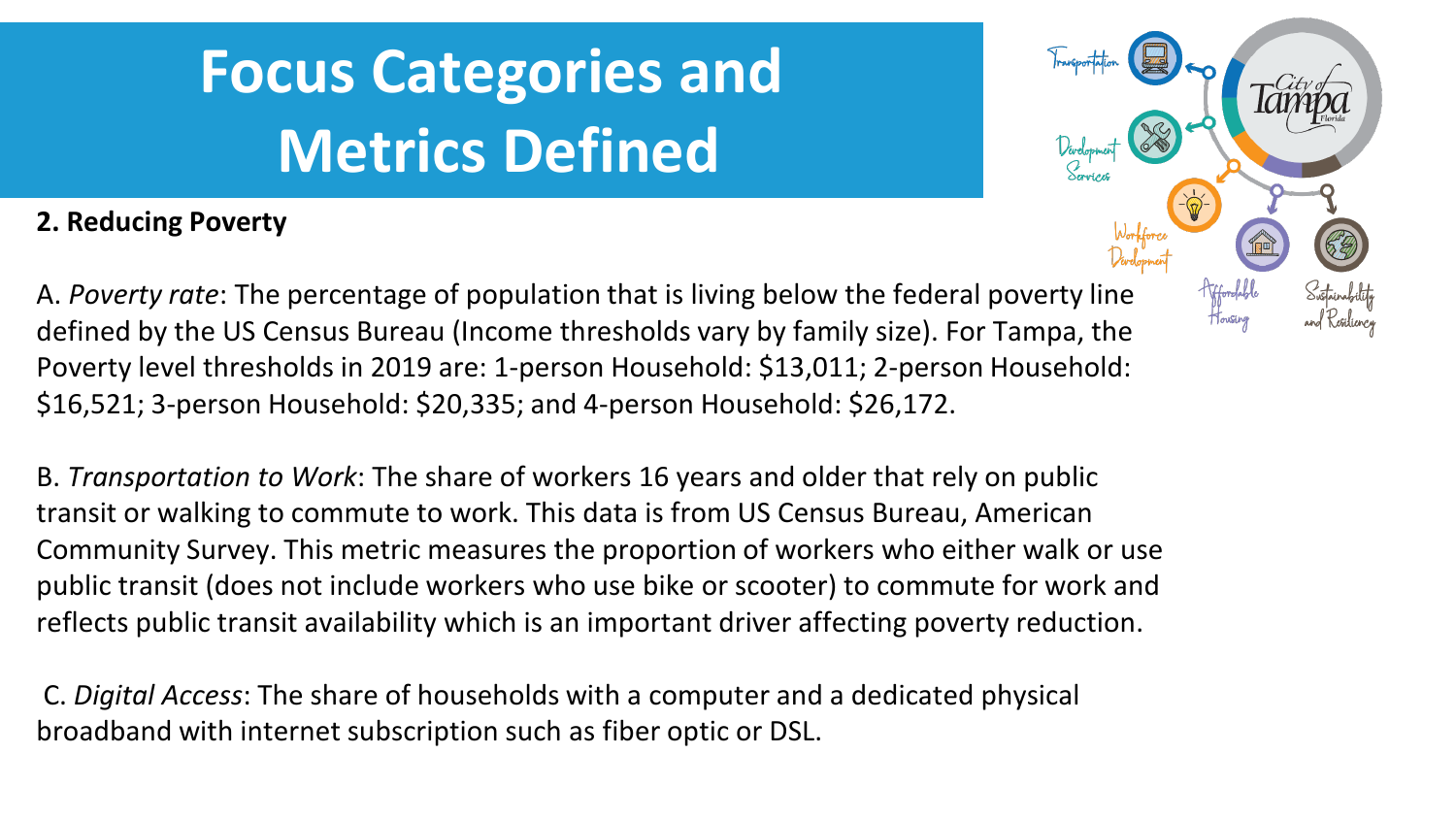### **3. Racial Equity**

A. *Racial Poverty rate gap:* The black-white gap in share of workers working fulltime with income below the poverty line (calculated by comparing the average poverty rate for African Americans vs White-Americans.

C. *Racial Labor Force Participation Gap:* The black-white gap in the percentage of the population 16 years and older that is either working or actively looking for work. It is calculated by subtracting the labor force participation of African Americans from that of White-Americans.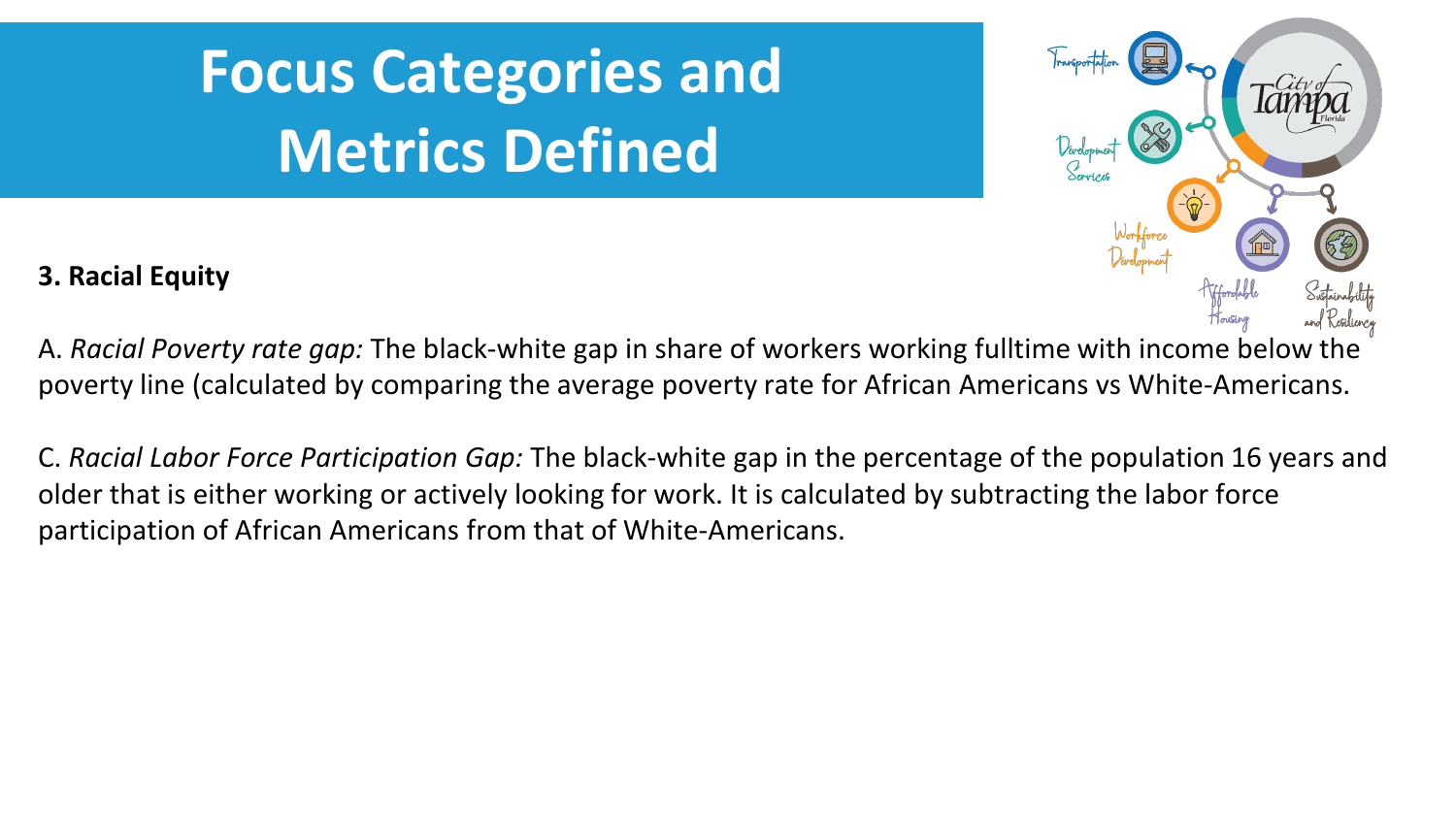### **4. Education Opportunity**



A. *3rd/8th Grade Math Florida Standards Assessment (FSA*): Percentage of students who took the 3rd and 8th Grade Math, Florida Standard Assessment, and got a level 3 or higher.

B. *High School Graduation Rate*: Percentage of High School graduates in the school district of the city.

C. *Educational Attainment (Bachelor's degree and above):* Percentage of population, 25 years and older, who have attained a bachelor's degree or higher.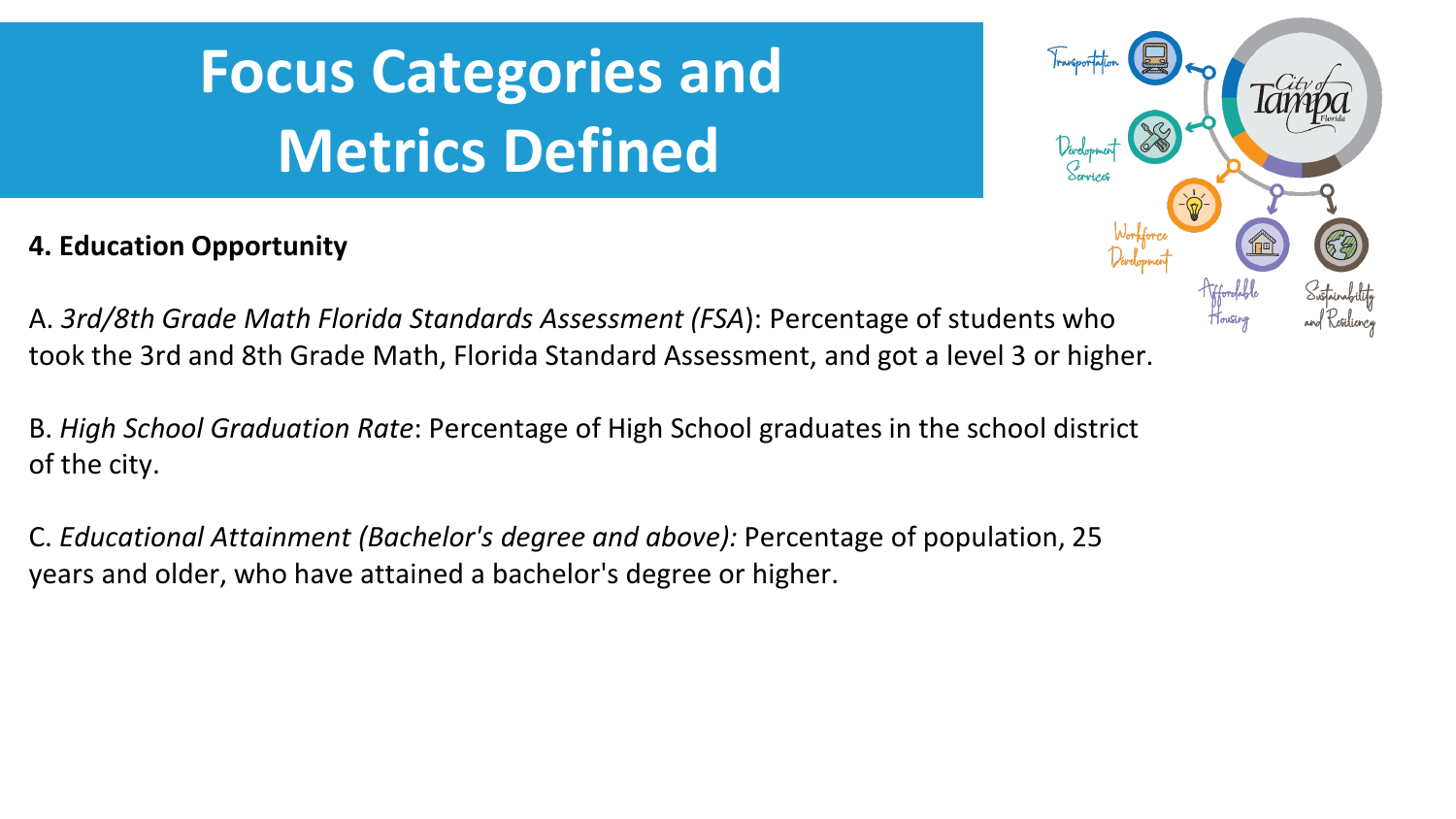

## Breakout Group Presentations and Full Committee Discussion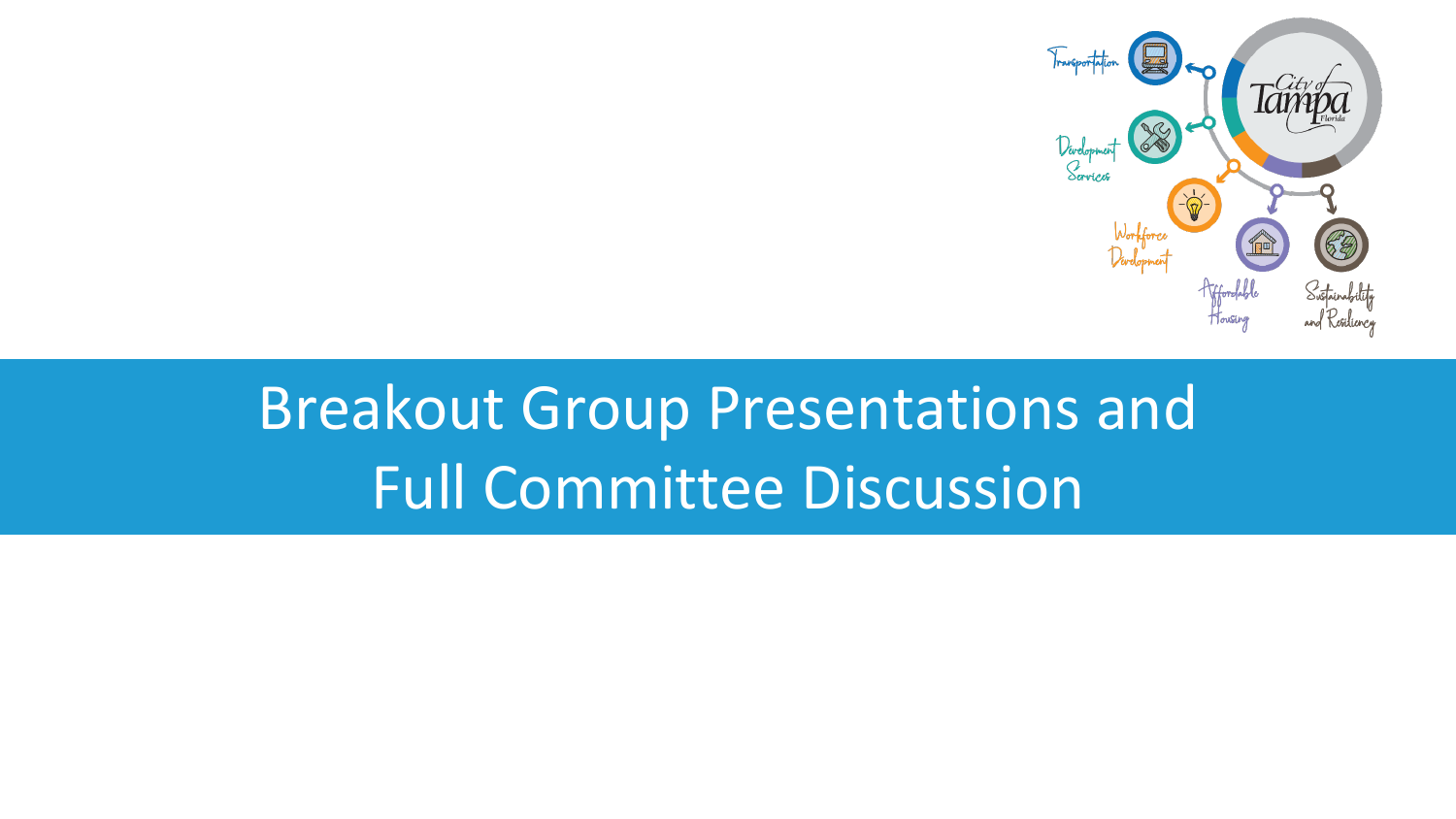

### Public Comment

Economic Advisory Committee